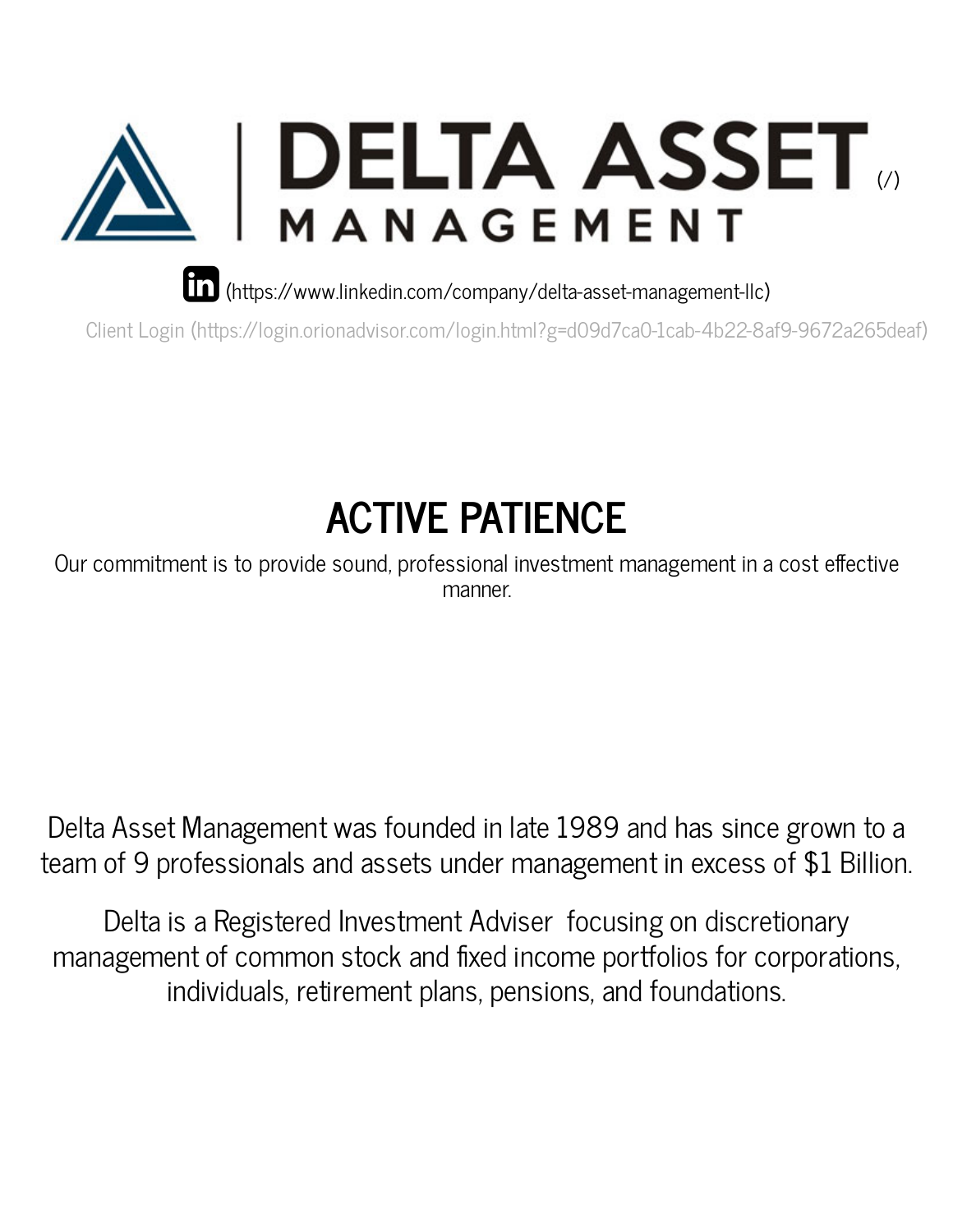

#### **Services**

Delta's core service is asset management. Through extensive in-house research our team selects securities that fit our value oriented philosophy. Client portfolios range from all equity, all fixed income, and balanced accounts. Portfolio structure is tailored to client's specific needs using individual publicly traded assets.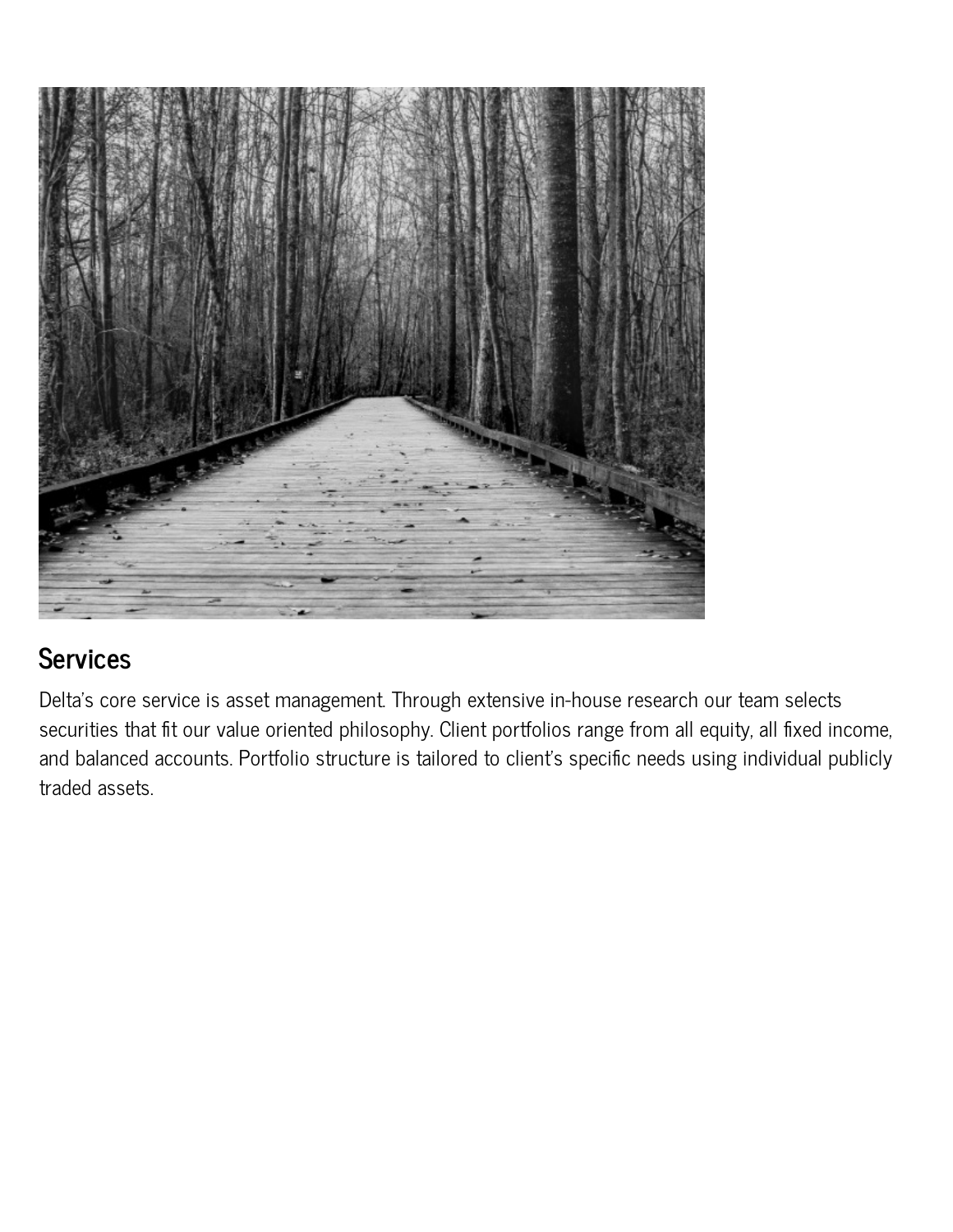

#### **Professional Sta**

Delta's team has a long and successful history in the investment management business and our principals have an average of 27 years of experience in the money management industry. Principals' roles include portfolio management and investment research. In an effort to continue to meet clients' needs, Delta now employs two Chartered Financial Analysts® and two Certified Financial Planners<sup>™</sup>.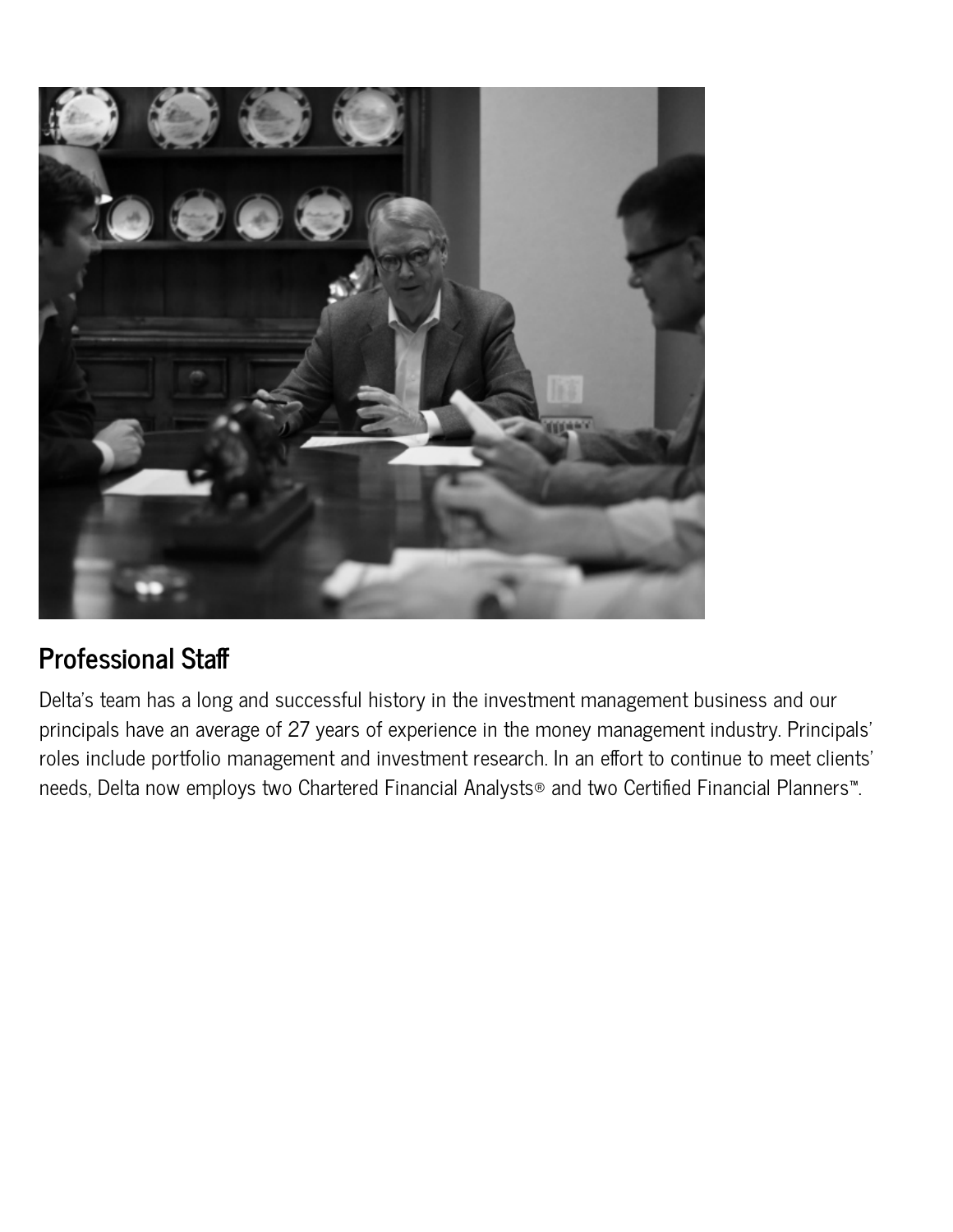

#### **Record**

Delta and predecessor firms have delivered competitive performance with a clearly defined, consistently implemented investment philosophy. Clients include individuals, trusts, retirement plans, endowments, and foundations and many clients have been with Delta since inception of the firm.

## **Why Delta?**

If you are looking for a simpler approach to managing your investments…

If you are concerned that you are paying too much in fees and commissions…